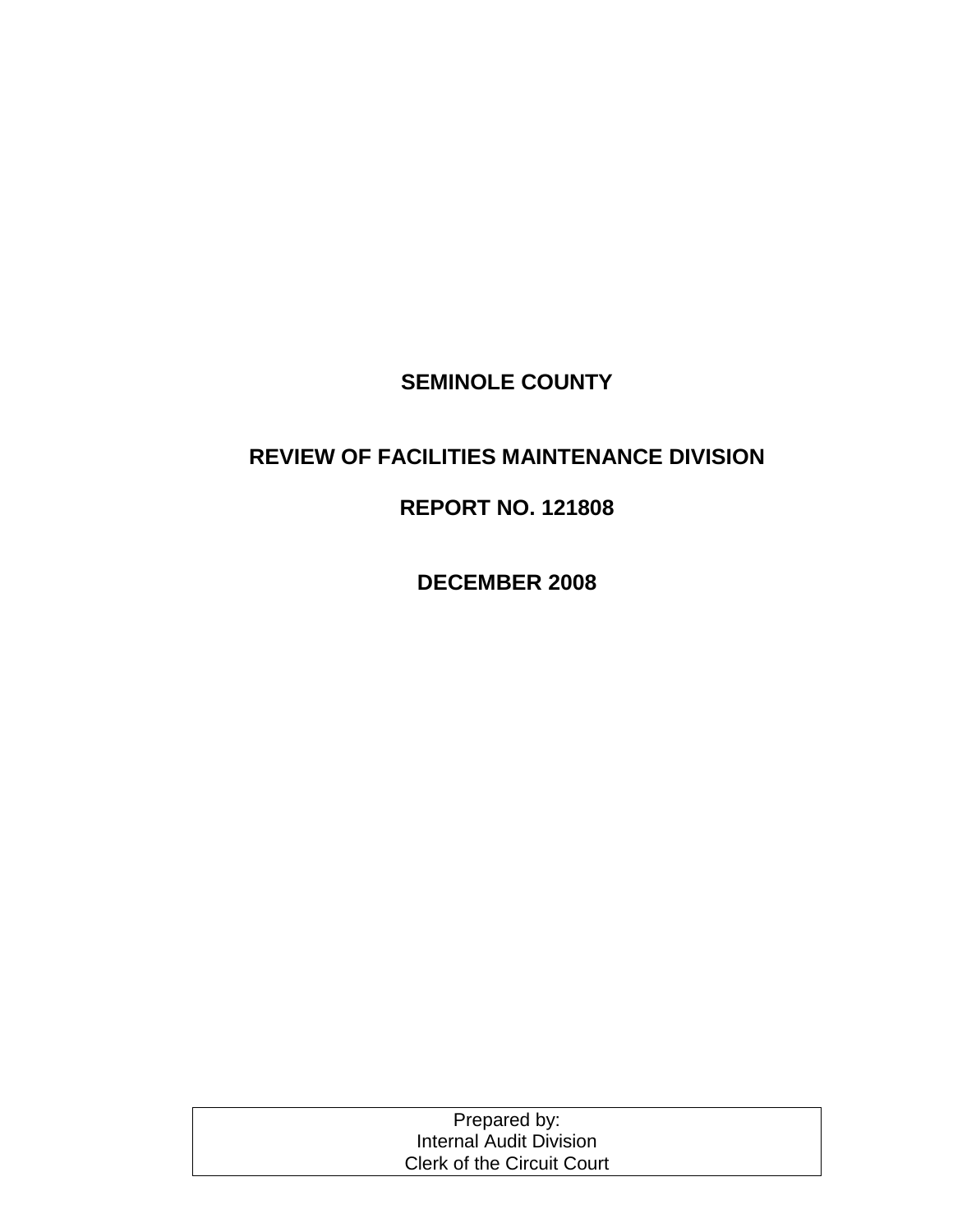

MARYANNE **MORSE**  Clerk of the Circuit Court Seminole County

December 18, 2008

The Honorable Bob Dallari Chairman The Board of County Commissioners Seminole County, Florida 1101 East First Street Sanford, FL 32771

Dear Mr. Chairman:

I am very pleased to present you with the attached review of the Facilities Maintenance Division.

The review found conditions that warrant management's attention. These conditions and management's corrective action plans are included in the report that follows. We believe the corrective action plans are responsive to the conditions noted.

I would like to personally thank the men and women of the Facilities Maintenance Division for their assistance throughout the course of this review. Their assistance was deeply appreciated. With warmest personal regards, I am

Most cordially,

upp

Maryanne Morse Clerk of the Circuit Court Seminole County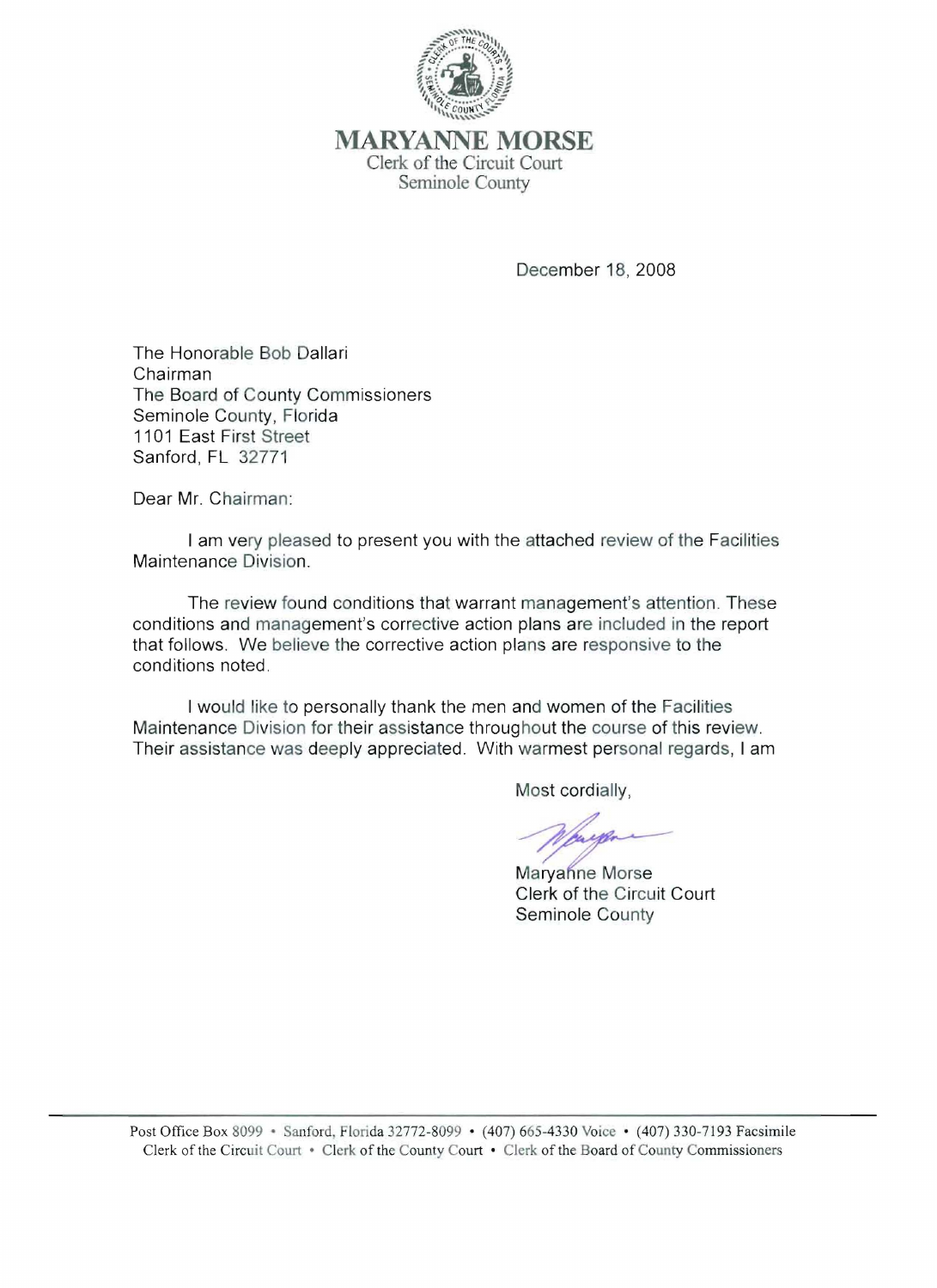#### **DISTRIBUTION LIST**

BOARD OF COUNTY COMMISSIONERS Ms. Brenda Carey Mr. Bob Dallari Mr. Carlton Henley Mr. Michael McLean Mr. Dick Van Der Weide

> COUNTY MANAGER'S OFFICE Ms. Cindy Coto

FACILITIES MAINTENANCE DIVISION Mr. Frank Raymond

BOARD OF COUNTY COMMISSION RECORDS Ms. Sandy McCann

| Prepared by:                      |  |
|-----------------------------------|--|
| Internal Audit Division           |  |
| <b>Clerk of the Circuit Court</b> |  |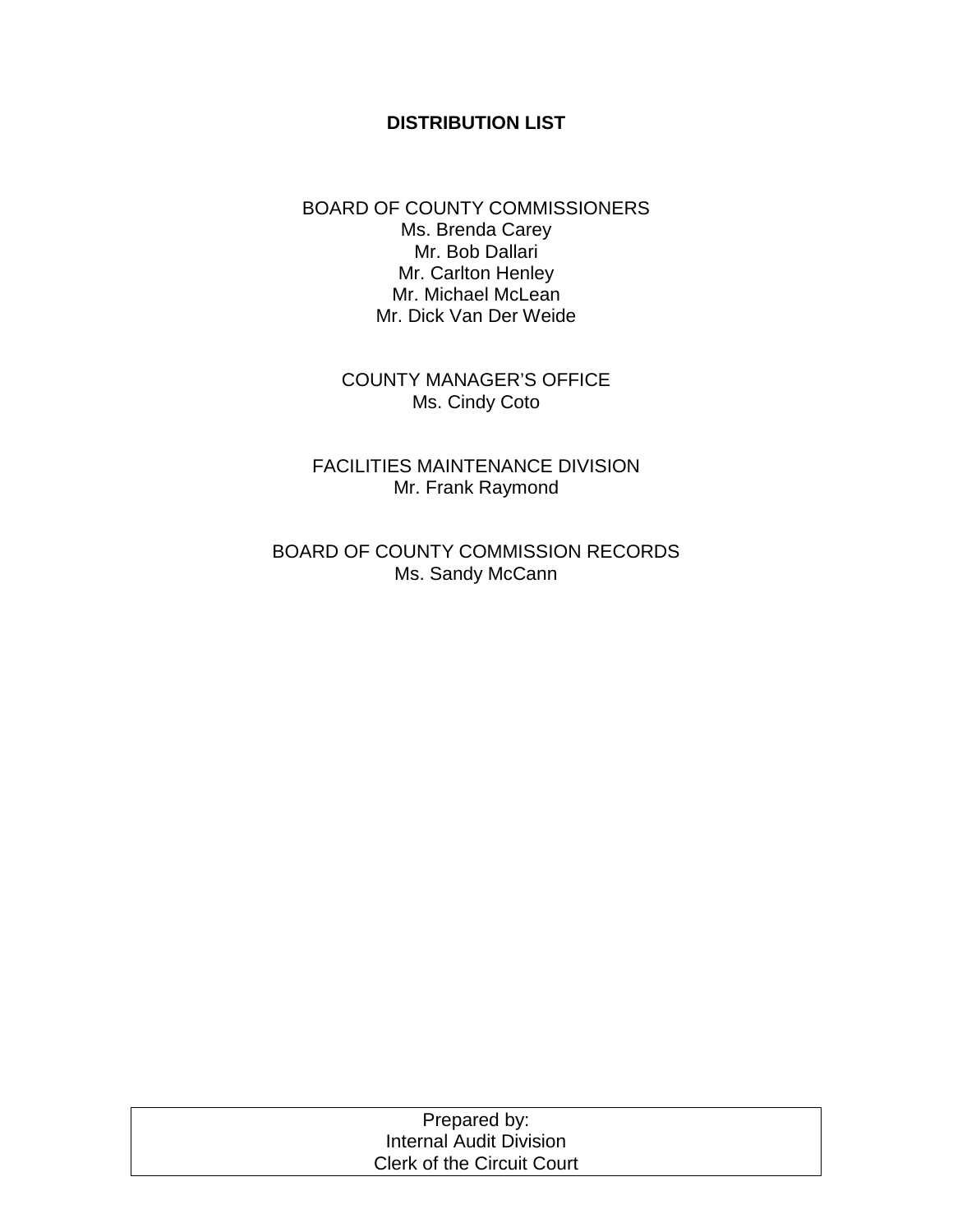### **TABLE OF CONTENTS**

## **Transmittal letter**

## **Introduction**

# **Findings and Recommendations**

|    | 1. Costs were not always assigned to the proper business unit.                                                     |  |
|----|--------------------------------------------------------------------------------------------------------------------|--|
|    |                                                                                                                    |  |
|    | 2. No formal inspection or management reports are produced.                                                        |  |
|    |                                                                                                                    |  |
| 3. | No standard labor hours have been established for preventive,<br>routine or recurring types of maintenance duties. |  |
|    |                                                                                                                    |  |
|    |                                                                                                                    |  |

| Prepared by:                      |  |
|-----------------------------------|--|
| Internal Audit Division           |  |
| <b>Clerk of the Circuit Court</b> |  |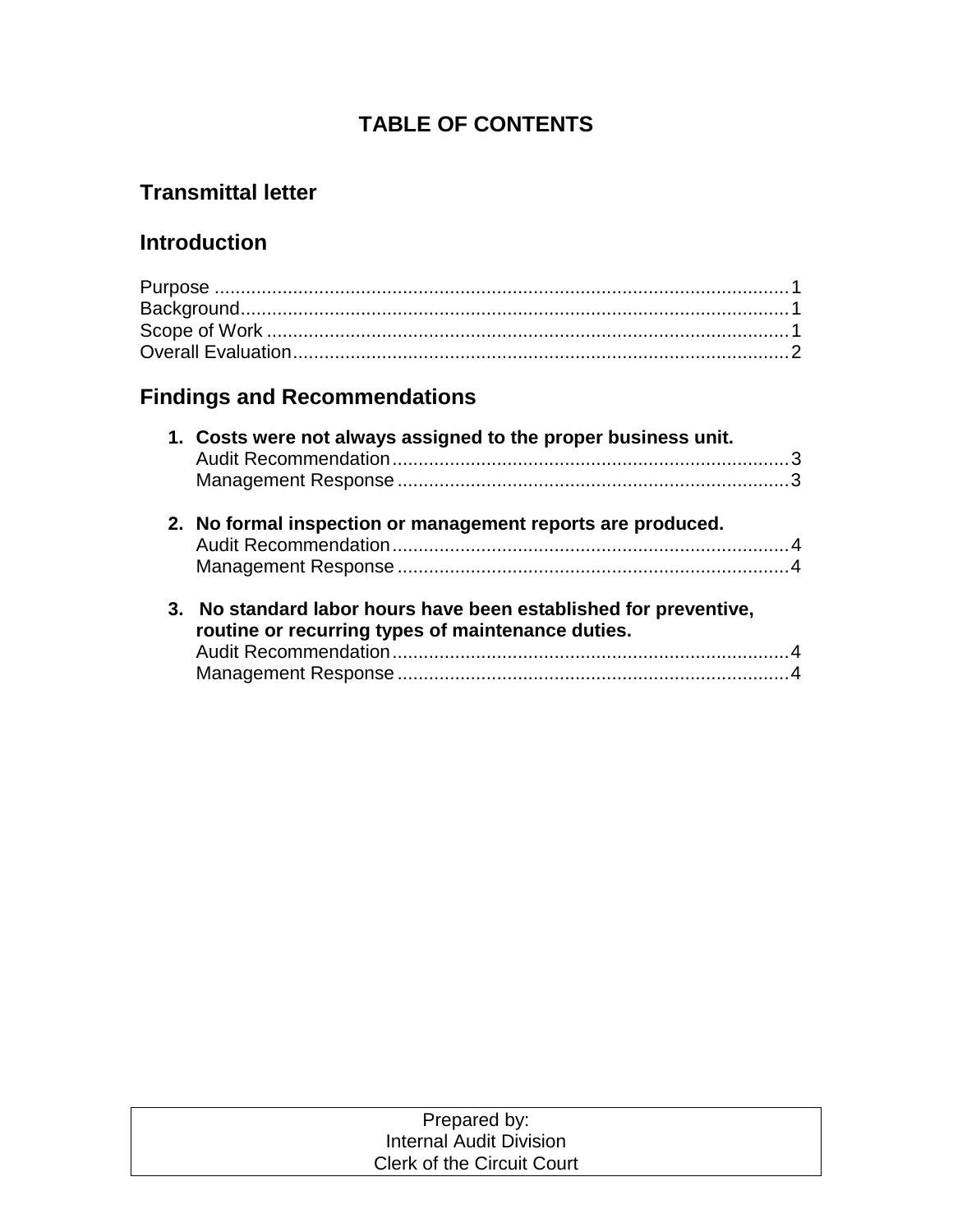### **Seminole County Administrative Services Department**

### **Review of Facilities Maintenance Division**

The Internal Audit Division of the Office of the Clerk of the Circuit Court has completed a review of the Facilities Maintenance Division's Administrative Services Department.

#### **Purpose**

The purpose of the review was to determine if the administrative controls over the authorization and completion of facilities maintenance work orders are adequate and operating as intended in compliance with applicable contracts and other Seminole County policies and procedures.

#### **Background**

The Facilities Maintenance Division is responsible for the operation and maintenance of 627 buildings, totaling 1,933,000 square feet, and grounds for the county. The division employs 31 maintenance technicians, managers and office staff. Work orders issued during the review period totaled 23,485.

The maintenance and repair of county facilities is managed through a computer based work order system. This system allows management to track time, allocate labor and material costs, and assign contractor charges to the individual work orders for efficient management of repair and maintenance operations. The division managed repair and maintenance expenses of \$2,075,000.00 for fiscal year 2007 (\$255,000.00 under budget) and \$1,133,000.00 YTD through June 2008 (Projected estimated annualized cost of \$1,524,000.00) in general repair and maintenance costs.

#### **SCOPE**

The scope of this review included the work orders and supporting documentation for the period from October 2006 to June 2008. All source documents related to these work orders were subject to review.

| Prepared by:                      |  |
|-----------------------------------|--|
| Internal Audit Division           |  |
| <b>Clerk of the Circuit Court</b> |  |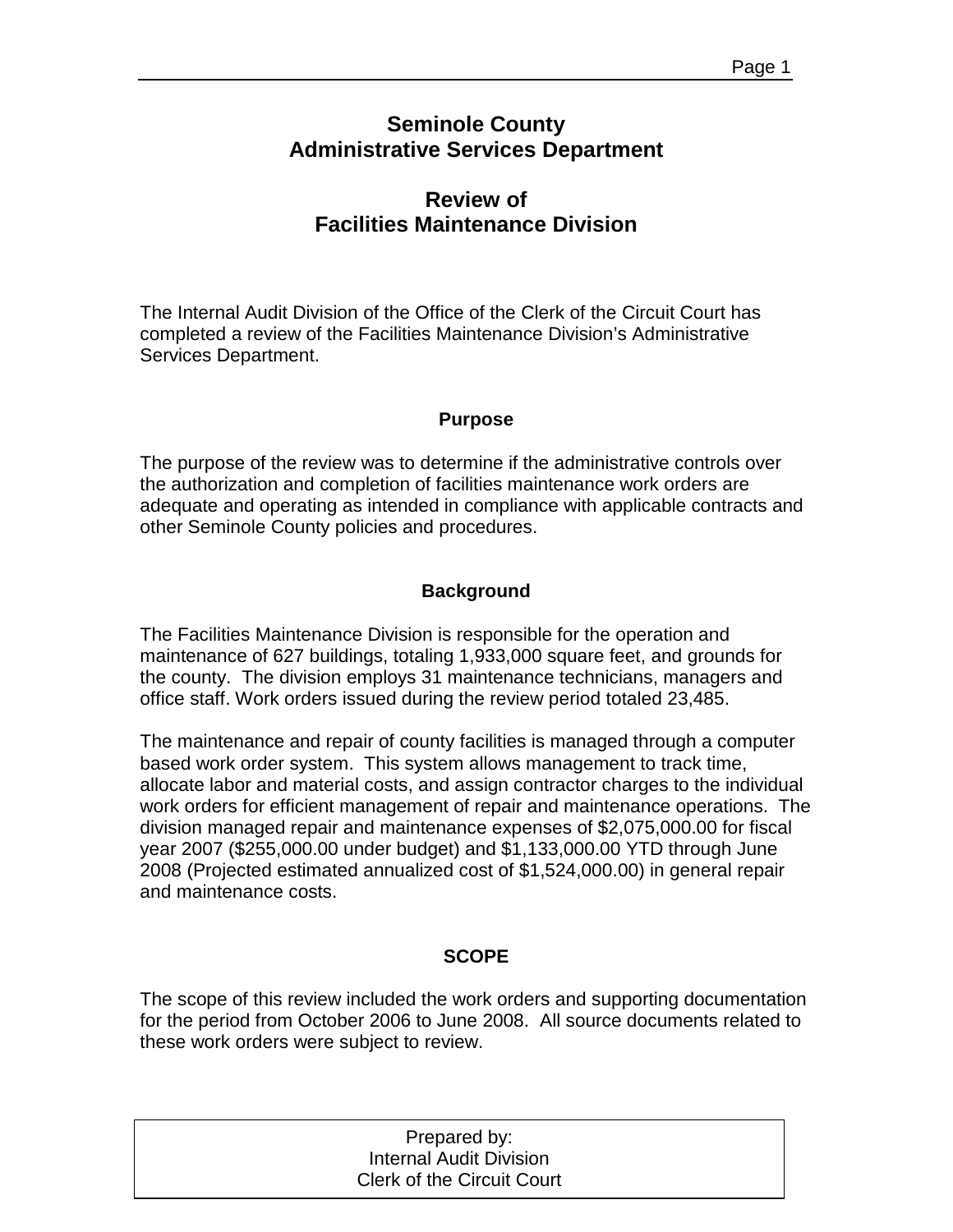The procedures included:

- Review of processes used to ensure compliance with established policies and procedures;
- Review of internal controls to ensure that all charges to work orders for payments to contractors are in accordance with established terms of contracts and authorized expenditures;
- Review of invoices for accuracy, completeness, and timeliness; and,
- Review of reports or other documentation of management oversight in administrating outstanding work orders.

This audit was performed by Lewis Dundas and Bill Carroll.

#### **Overall Evaluation**

Based on the results of the test work performed and inquiries made of facilities management personnel, operational and accounting controls are adequate to manage facilities maintenance projects, labor costs, and expenses.

However, the following are areas requiring management's attention:

- Costs were not always assigned to the proper business unit;
- No formal inspection or management reports are produced; and,
- No standard labor hours have been established for preventive, routine or recurring types of maintenance duties.

| Prepared by:                      |  |
|-----------------------------------|--|
| Internal Audit Division           |  |
| <b>Clerk of the Circuit Court</b> |  |
|                                   |  |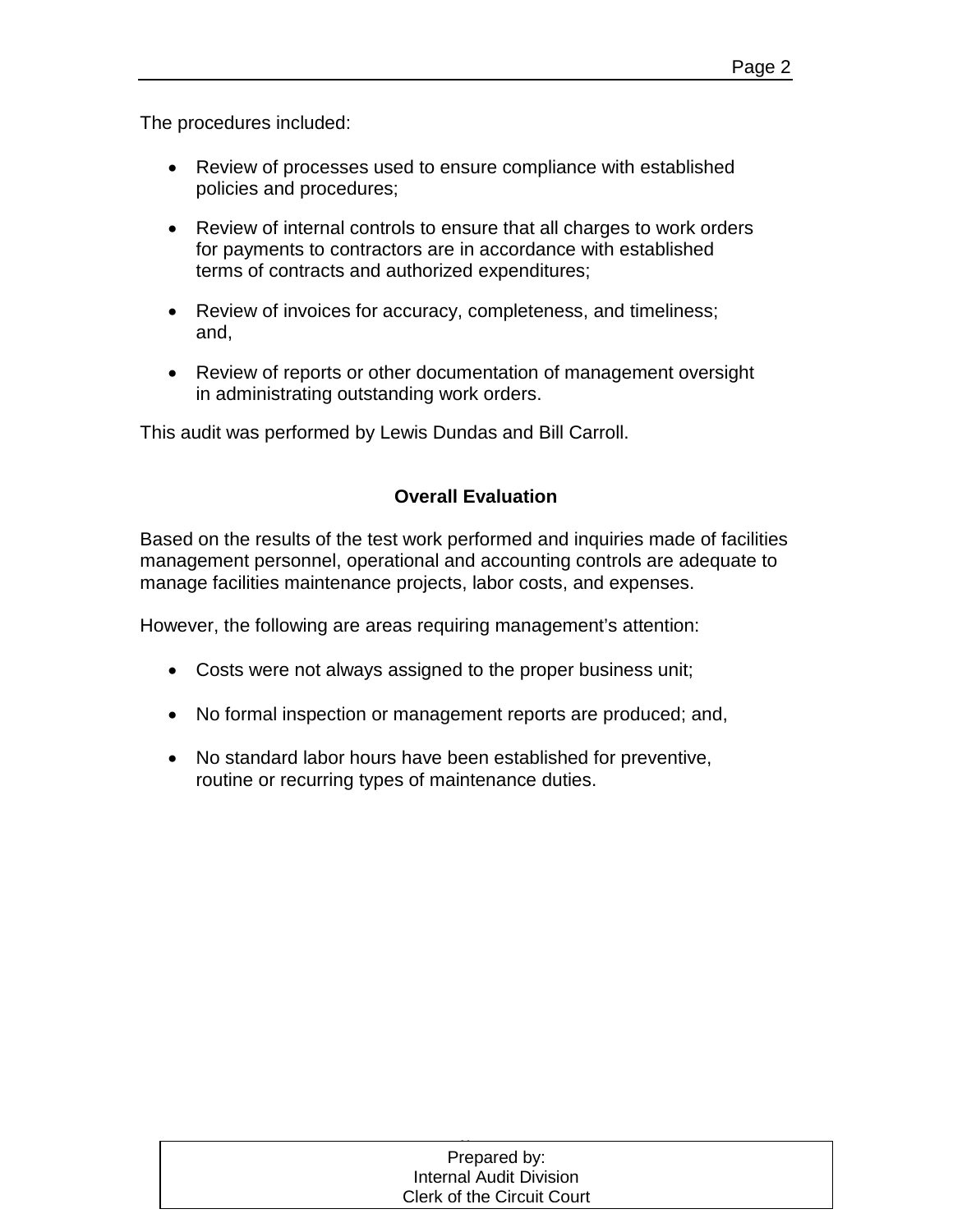#### **FINDING NO. 1**

#### *Costs were not always assigned to the proper business unit.*

Prior to fiscal year 2008, the Facilities Maintenance Division's business unit number was 010560 and was used to account for all expenses. For fiscal year 2008 the business unit number was changed to 010599.

During 2008, expenses for professional services, contracted services, repairs and maintenance, operating supplies and other charges were primarily charged to the new business unit number (010599). At the same time, personal services, professional services, utilities, operating supplies, other charges and capital outlay expenses were charged to the old business unit (010560).

Because all of the Facilities Maintenance Division's expenses charged to the same business unit number, budget control, management oversight, and financial reporting was compromised.

#### **Audit Recommendation**

- 1. Facilities Maintenance Division and the appropriate County Finance Department personnel should be advised to use the correct business unit number for all future division expenses and payroll.
- 2. Proper summary journal entries should be posted to transfer the fiscal year 2008 expenses to the correct business unit.

#### **Management Response**

This issue was discovered and corrected earlier this year. In August 2008, Facilities management was notified of the incorrect charge to business unit 010560 in the amount of \$9,879.60. Upon discovery of this error, Facilities management worked in conjunction with the County Finance Department to transfer the funds to the correct business unit (010599).

#### **FINDING NO. 2**

#### *No formal inspection or management reports are produced.*

Inspection and/or management reports serve to document that a member of management inspected some of the work performed by subordinates or by the contractors. Management asserts due to budgeting constraints and only spot inspections are performed.

Performing and documenting regular inspections taking place ensures that resources are being utilized efficiently.

| Prepared by:               |  |
|----------------------------|--|
| Internal Audit Division    |  |
| Clerk of the Circuit Court |  |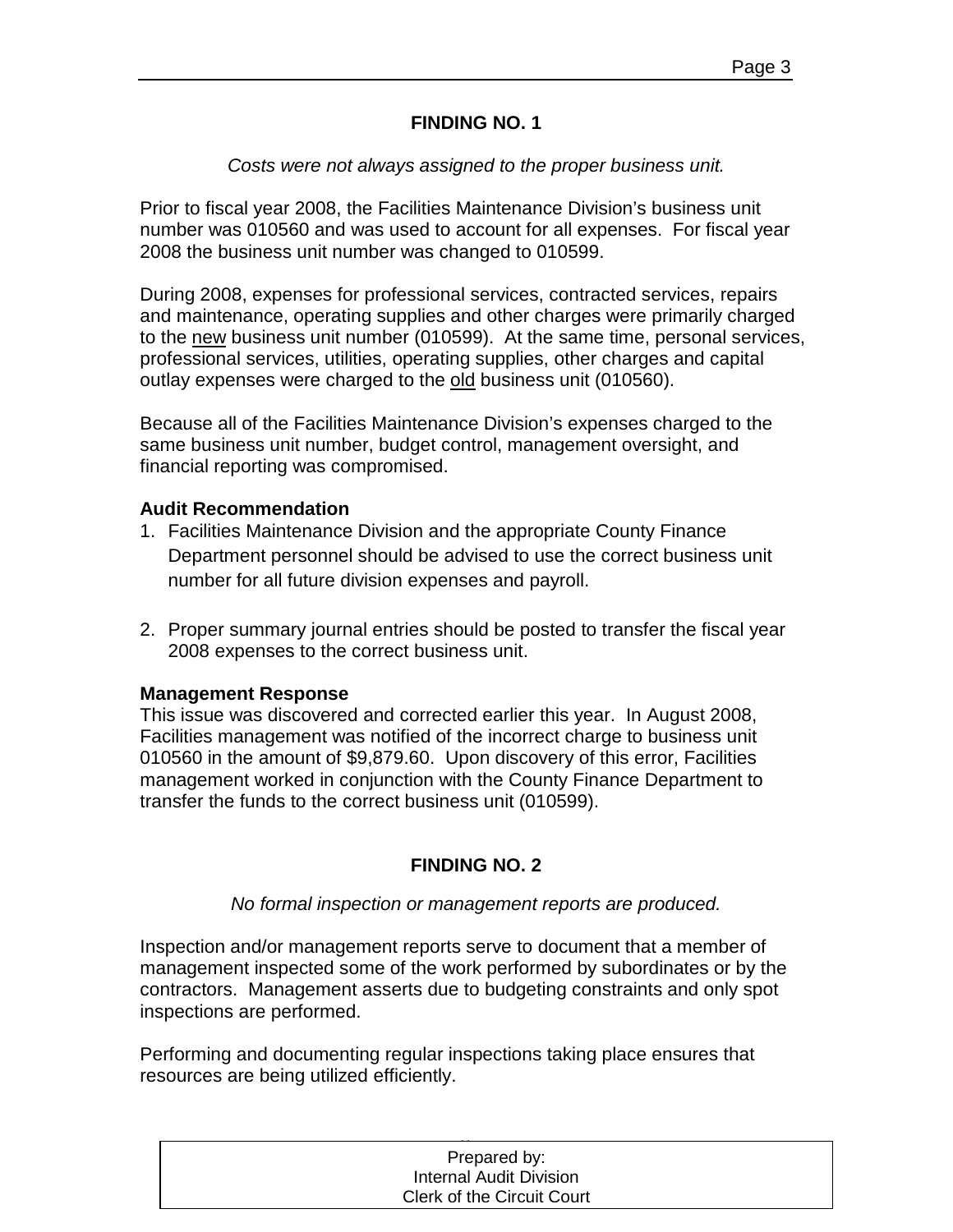#### **Audit Recommendation**

- 1. Implement a formal inspection procedure that prioritizes jobs of sufficient value to be inspected to assure that county funds are utilized efficiently. The procedures should include a concise written report of the inspection evaluation.
- 2. Implement procedures to store management reports electronically, to document management oversight and provide for an audit trail.

#### **Management Response**

Facilities management utilizes a variety of management reports that speak to open work orders, aging, task analysis and technician analysis. Facilities management is currently in the process of developing formal inspection procedures that will include inspection reports through our work order management system. Field inspections will be conducted for ten percent of all work orders by team leaders with the findings reported in a formal document that will be reviewed by the maintenance program manager or designee. All records will be kept in a central/shared location which will allow for third party verification.

#### **FINDING NO. 3**

#### *No standard labor hours have been established for preventive, routine or recurring types of maintenance duties.*

The work order system tracks the days from when a work order is opened until the date it is entered as complete. It also tracks the hours that technicians take completing the work order tasks. Without setting standard time frames for completing normal maintenance duties, the ability to objectively evaluate labor efficiency is limited.

#### **Audit Recommendation**

Create a list of tasks that are performed in the normal course of business and develop standard labor hour budgets for each. This will allow management to better focus supervisory efforts and evaluate employee performance in completing work orders efficiently. Implementation of this procedure will allow refinement of the standard hours assigned to tasks and improve work order control.

#### **Management Response**

Division management is working to compile internal standards for repetitive tasks; this is a challenge due to so much of the equipment serviced throughout the county being dissimilar.

| Prepared by:               |  |
|----------------------------|--|
| Internal Audit Division    |  |
| Clerk of the Circuit Court |  |